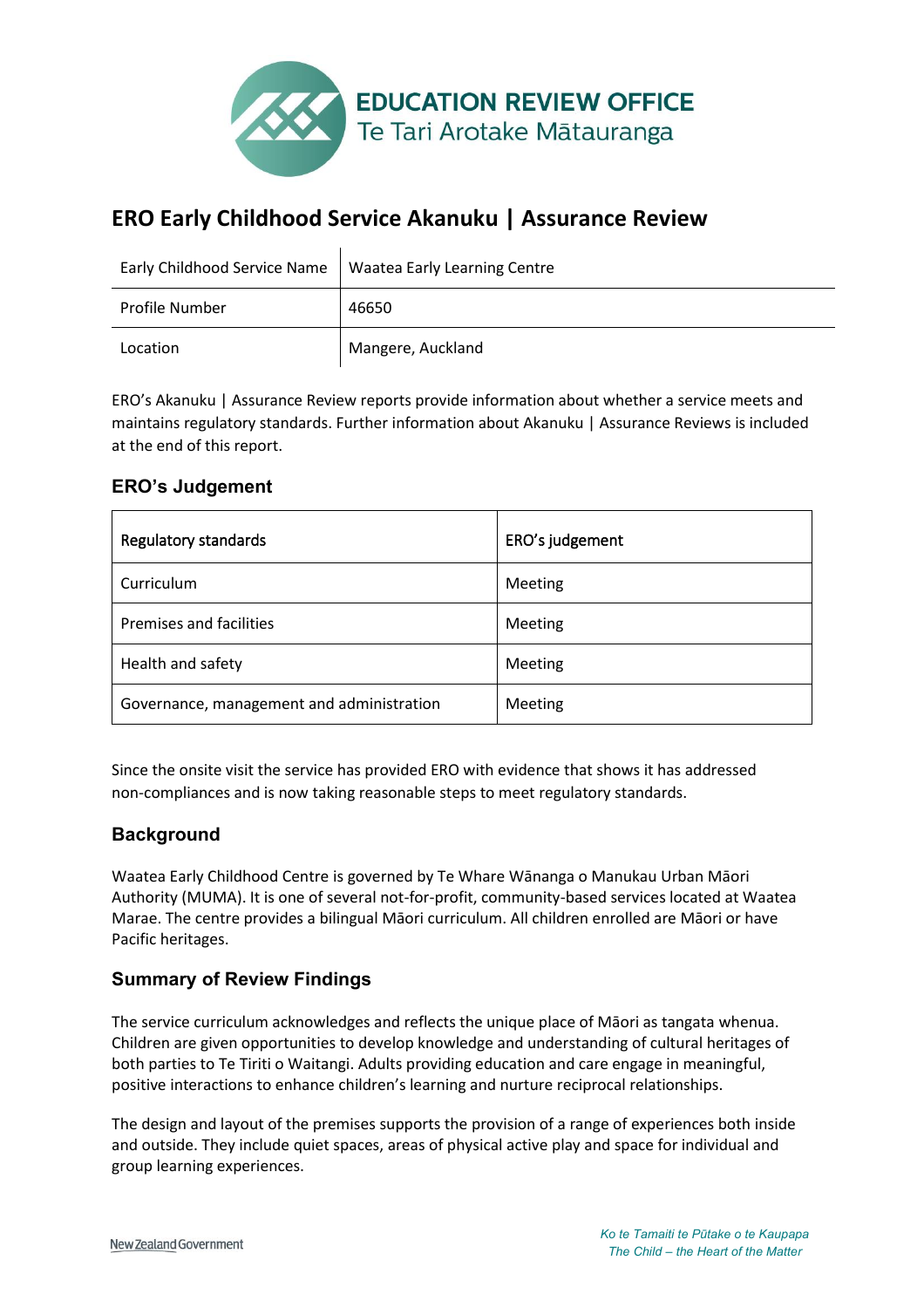The service provider must ensure that licensing requirements are implemented and monitored. Once regular emergency drills are implemented, the service should complete an annual review of the emergency plan.

### **Compliance**

Since the onsite visit the service has provided ERO with evidence that shows it has addressed the following non-compliances:

- x Ensuring a record of emergency drills carried out is documented (HS8).
- Documenting a risk management system to eliminate, isolate or minimise hazards to the safety of children (HS12).
- Monitoring that the temperature of warm water delivered from taps accessible to children is no higher than 40C, and comfortable for children at the centre to use (HS13).
- Monitoring that water stored in any hot water cylinder is kept at a temperature of at least 60°C (HS14).
- Ensuring a tempering valve or other accurate means of limiting hot water temperature is installed (PF24).
- Providing safe and stable nappy changing facilities that can be kept hygienically cleaned, are safe, appropriate for the age/weight and number of children needing to use them, and children's independence can be fostered as appropriate (PF25).
- Maintaining a first aid kit that complies with requirements of the licensing criteria (PF28).
- Ensuring that stretchers used over time for more than one child are securely covered with, or made of, non-porous material (PF30).
- Implementing suitable human resource management practices that include procedures for induction of staff (GMA7).
- Ensuring all workers who have access to children are safety checked in accordance with the Children's Act 2014, and there is a written procedure for safety checking that meets the requirements of the Act (GMA7A).
- Maintaining enrolment records for each child who has attended in the previous seven years (GMA10).
- maintaining attendance records for each child attending that are kept for seven years (GMA11).

#### **Next ERO Review**

The next ERO review is likely to be an Akarangi | Quality Evaluation.

Phil Cowie Director Review and Improvement Services (Northern) Northern Region | Te Tai Raki

13 July 2021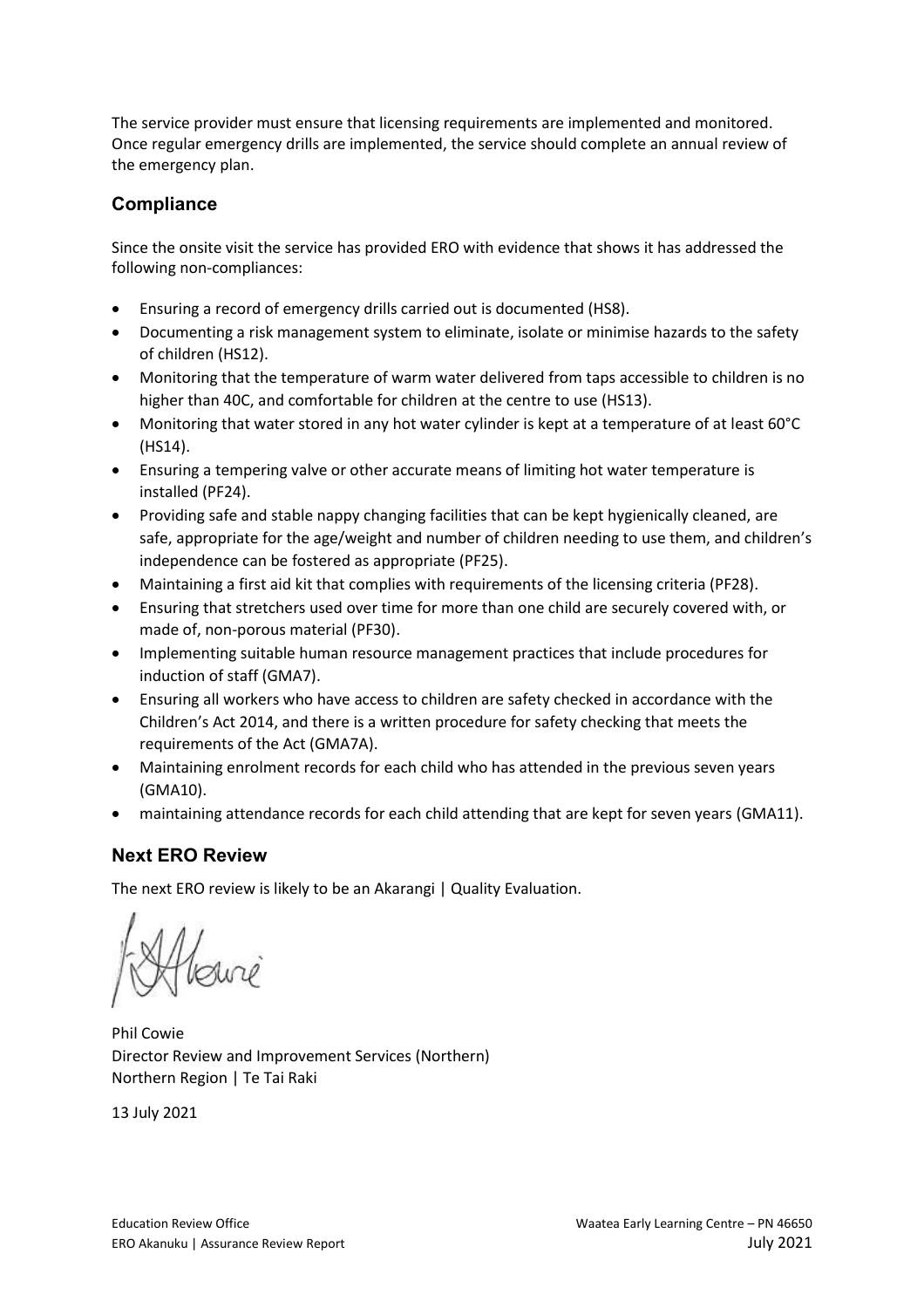## **Information About the Service**

| Service type                                                           | <b>Education and care service</b>                           |  |
|------------------------------------------------------------------------|-------------------------------------------------------------|--|
| Number licensed for                                                    | 50 children over 2 years of age                             |  |
| Percentage of qualified<br>teachers                                    | $80%+$                                                      |  |
| Service roll                                                           | 29                                                          |  |
| Ethnic composition                                                     | Māori<br>19<br>Cook Island Māori<br>4<br>other Pacific<br>6 |  |
| Review team on site                                                    | May 2021                                                    |  |
| Date of this report                                                    | 13 July 2021                                                |  |
| Most recent ERO report(s)<br>These are available at<br>www.ero.govt.nz | Education Review, October 2017                              |  |